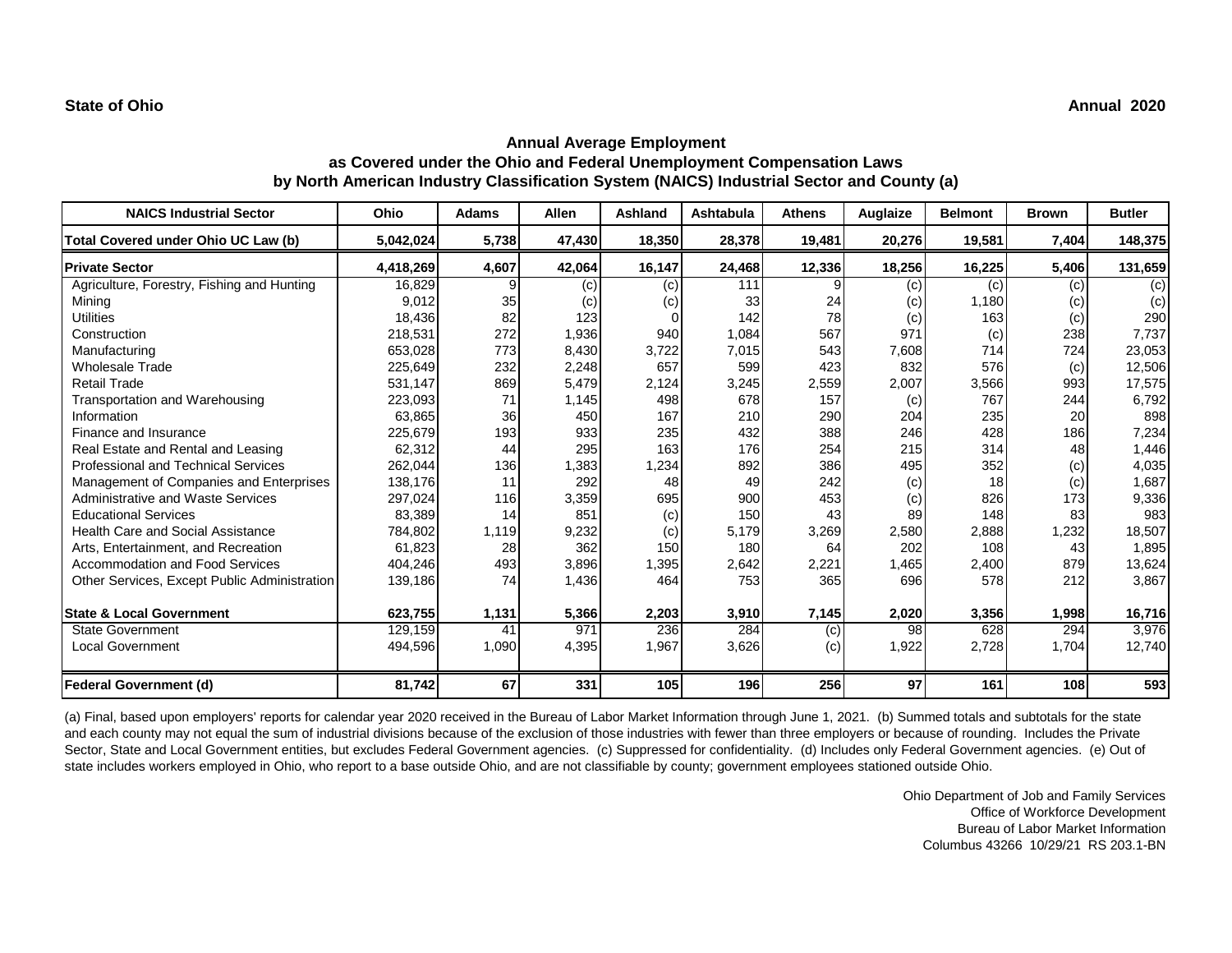| <b>NAICS Industrial Sector</b>               | Carroll | Champaign | <b>Clark</b> | <b>Clermont</b> | <b>Clinton</b> | Columbiana | Coshocton | Crawford | Cuyahoga | <b>Darke</b>   |
|----------------------------------------------|---------|-----------|--------------|-----------------|----------------|------------|-----------|----------|----------|----------------|
| Total Covered under Ohio UC Law (b)          | 5,741   | 10,080    | 43,961       | 56,206          | 17,024         | 27,471     | 9,254     | 12,245   | 665,226  | 17,337         |
| <b>Private Sector</b>                        | 4,783   | 8,243     | 37,946       | 49,329          | 14,953         | 23,388     | 7,884     | 10,590   | 591,675  | 15,331         |
| Agriculture, Forestry, Fishing and Hunting   | 8       | (c)       | 405          | (c)             | 118            | 204        | 75        | (c)      | 279      | $\overline{c}$ |
| Mining                                       | 84      | (c)       | 78           | (c)             |                | 137        | 66        | (c)      | 373      | (c)            |
| <b>Utilities</b>                             | (c)     | (c)       | (c)          | 360             | (c)            | (c)        | 125       | (c)      | 1,311    | 51             |
| Construction                                 | 380     | 237       | 1,050        | 3,422           | 368            | 1,648      | 314       | 420      | 20,998   | 838            |
| Manufacturing                                | 1,060   | 3,680     | 6,181        | 6,012           | 3,027          | 5,841      | 2,539     | 2,215    | 62,804   | 4,252          |
| <b>Wholesale Trade</b>                       | (c)     | (c)       | (c)          | 1,977           | (c)            | (c)        | 155       | (c)      | 32,246   | 871            |
| <b>Retail Trade</b>                          | 781     | 978       | 4,911        | 9,364           | 1,496          | 3,382      | 1,154     | 1,294    | 55,618   | 1,883          |
| Transportation and Warehousing               | 386     | 251       | 2,363        | 2,537           | 3,776          | 1,030      | 212       | 415      | 25,877   | 1,135          |
| Information                                  | 22      | 44        | 105          | (c)             | (c)            | 101        | 41        | 34       | 9,761    | 34             |
| Finance and Insurance                        | 82      | 173       | 2,441        | 2,338           | 322            | 476        | 193       | 555      | 39,692   | 561            |
| Real Estate and Rental and Leasing           | 84      | 81        | 425          | 924             | 202            | 193        | 40        | 58       | 11,597   | 102            |
| <b>Professional and Technical Services</b>   | (c)     | 242       | 828          | 2,471           | 228            | 456        | (c)       | (c)      | 45,859   | 367            |
| Management of Companies and Enterprises      | (c)     | (c)       | 1,386        | 514             | 272            | 155        | (c)       | (c)      | 22,995   | 14             |
| Administrative and Waste Services            | 145     | (c)       | 2,728        | 2,687           | 272            | 979        | 278       | 511      | 45,027   | 557            |
| <b>Educational Services</b>                  | (c)     | 84        | 618          | 452             | (c)            | 158        | 87        | (c)      | 17,910   | 61             |
| <b>Health Care and Social Assistance</b>     | (c)     | 919       | 6,909        | 6,027           | (c)            | 4,428      | 1,558     | (c)      | 126,353  | 2,278          |
| Arts, Entertainment, and Recreation          | 83      | 98        | 338          | 800             | 172            | 213        | 115       | 50       | 9,316    | 156            |
| <b>Accommodation and Food Services</b>       | 477     | 599       | 4,093        | 6,277           | 1,121          | 2,163      | 579       | 1,124    | 44,808   | 954            |
| Other Services, Except Public Administration | 165     | 338       | 1,375        | (c)             | (c)            | 992        | 191       | 337      | 18,851   | 545            |
|                                              |         |           |              |                 |                |            |           |          |          |                |
| <b>State &amp; Local Government</b>          | 958     | 1,837     | 6,015        | 6,877           | 2,071          | 4,083      | 1,370     | 1,655    | 73,551   | 2,006          |
| <b>State Government</b>                      | 35      | 48        | 173          | 781             | 132            | 285        | 46        | 121      | 4,455    | 45             |
| <b>Local Government</b>                      | 923     | 1,789     | 5,842        | 6,096           | 1,939          | 3,798      | 1,324     | 1,534    | 69,096   | 1,961          |
| Federal Government (d)                       | 51      | 74        | 505          | 405             | 133            | 593        | 84        | 83       | 16,377   | 107            |

(a) Final, based upon employers' reports for calendar year 2020 received in the Bureau of Labor Market Information through June 1, 2021. (b) Summed totals and subtotals for the state and each county may not equal the sum of industrial divisions because of the exclusion of those industries with fewer than three employers or because of rounding. Includes the Private Sector, State and Local Government entities, but excludes Federal Government agencies. (c) Suppressed for confidentiality. (d) Includes only Federal Government agencies. (e) Out of state includes workers employed in Ohio, who report to a base outside Ohio, and are not classifiable by county; government employees stationed outside Ohio.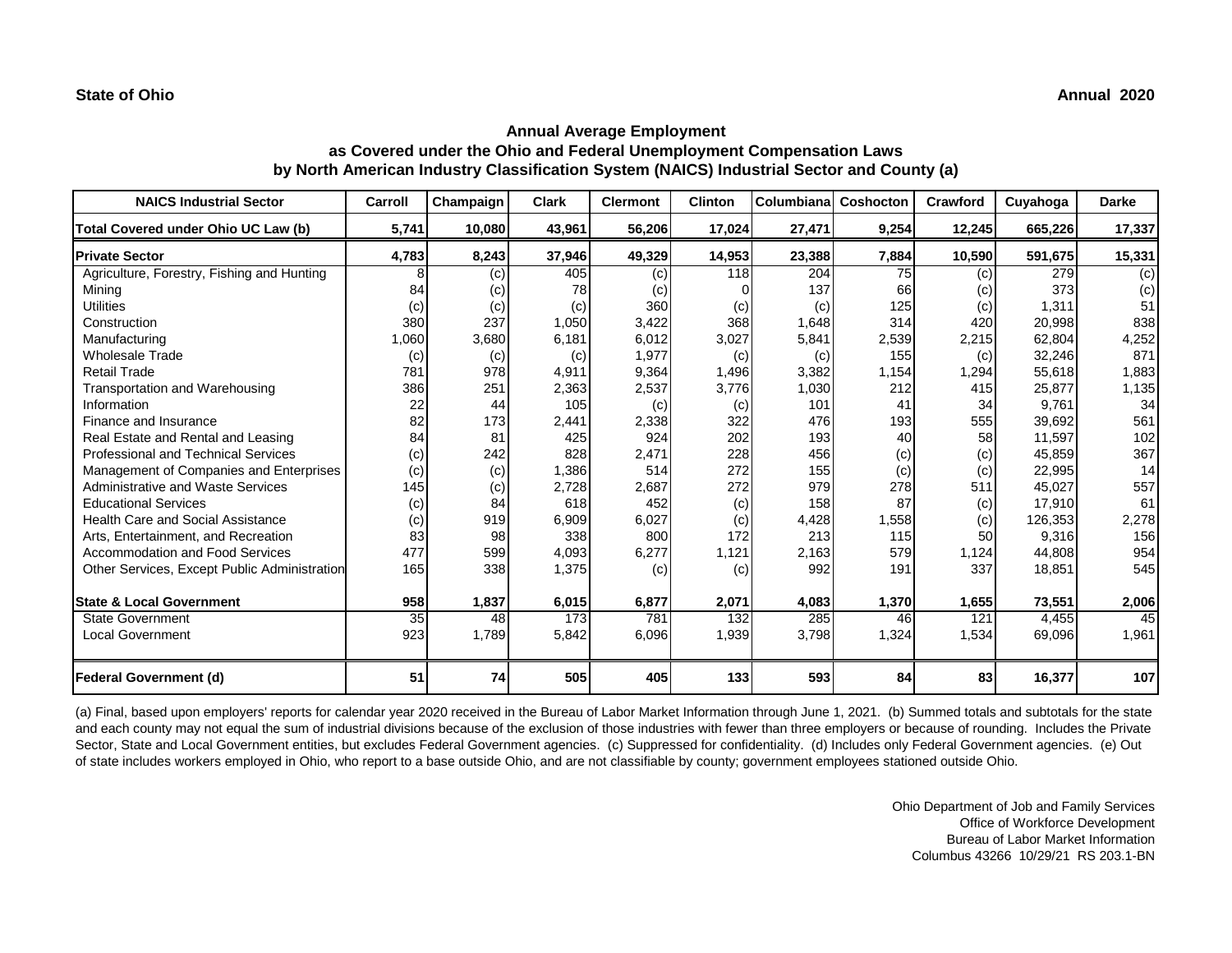| <b>NAICS Industrial Sector</b>               | <b>Defiance</b> | <b>Delaware</b> | Erie   | <b>Fairfield</b> | <b>Fayette</b> | <b>Franklin</b> | <b>Fulton</b> | Gallia | Geauga | Greene |
|----------------------------------------------|-----------------|-----------------|--------|------------------|----------------|-----------------|---------------|--------|--------|--------|
| Total Covered under Ohio UC Law (b)          | 14,269          | 84,478          | 32,692 | 41,863           | 10,556         | 713,716         | 17,089        | 10,487 | 33,661 | 58,506 |
| <b>Private Sector</b>                        | 12,363          | 76,413          | 27,966 | 35,482           | 8,944          | 604,236         | 14,727        | 8,523  | 30,388 | 50,365 |
| Agriculture, Forestry, Fishing and Hunting   | 211             | 322             | (c)    | 66               | 132            | 379             | (c)           | (c)    | (c)    | (c)    |
| Mining                                       |                 | 32              | (c)    |                  |                | 140             | (c)           | (c)    | (c)    | (c)    |
| <b>Utilities</b>                             | (c)             | 196             | (c)    | 260              | (c)            | 3,548           | (c)           | 522    | (c)    | (c)    |
| Construction                                 | 321             | 3,431           | 1,026  | 2,581            | 253            | 28,840          | 942           | 512    | 2,284  | 1,641  |
| Manufacturing                                | 2,619           | 6,088           | 5,374  | 4,119            | 1,780          | 36,262          | 5,850         | 485    | 6,933  | 2,800  |
| <b>Wholesale Trade</b>                       | (c)             | 2,493           | 959    | 883              | (c)            | 28,076          | 823           | 104    | 2,156  | 1,082  |
| <b>Retail Trade</b>                          | 2,234           | 11.174          | 4,570  | 6,428            | 1,893          | 62,291          | 1,556         | 1,377  | 4,616  | 9,763  |
| Transportation and Warehousing               | 690             | 2,283           | (c)    | 875              | 1,384          | 49,350          | (c)           | 285    | (c)    | (c)    |
| Information                                  | 154             | 497             | 379    | 166              | 29             | 13,130          | 44            | 33     | 88     | 482    |
| Finance and Insurance                        | 596             | 5,503           | 622    | 715              | 165            | 51,114          | 290           | 321    | 582    | 1,186  |
| Real Estate and Rental and Leasing           | 88              | 828             | 227    | 489              | 49             | 12,308          | 98            | 37     | 218    | 584    |
| Professional and Technical Services          | 173             | 6,035           | 517    | 1,186            | (c)            | 46,961          | (c)           | 94     | 1,246  | 10,577 |
| Management of Companies and Enterprises      | 34              | 9,843           | 245    | 168              | (c)            | 24,632          | (c)           | (c)    | 264    | 1,227  |
| Administrative and Waste Services            | 724             | 3,546           | 792    | 2,728            | 326            | 50,282          | 435           | (c)    | 2,067  | 1,566  |
| <b>Educational Services</b>                  | (c)             | 1,185           | 250    | 279              | (c)            | 10,761          | (c)           | (c)    | 687    | 1,766  |
| <b>Health Care and Social Assistance</b>     | (c)             | 8.451           | 4,512  | 7,154            | (c)            | 107,498         | (c)           | (c)    | 4.494  | 6,926  |
| Arts, Entertainment, and Recreation          | 137             | 2,843           | 2,129  | 350              | 75             | 7,900           | 284           | 24     | 451    | 550    |
| <b>Accommodation and Food Services</b>       | 1,431           | 9,164           | 4,455  | 5,582            | 1,043          | 51,292          | 897           | 810    | 2,181  | 7,245  |
| Other Services, Except Public Administration | 506             | 2,501           | 701    | 1,444            | 183            | 19,474          | 359           | 222    | 1,138  | 1,531  |
| <b>State &amp; Local Government</b>          | 1,906           | 8,065           | 4,726  | 6,381            | 1,612          | 109,480         | 2,362         | 1,964  | 3,273  | 8,141  |
| <b>State Government</b>                      | 77              | 361             | 948    | 689              | 42             | 56,356          | 114           | 260    | 224    | 2,425  |
| <b>Local Government</b>                      | 1,829           | 7,704           | 3,778  | 5,692            | 1,570          | 53,124          | 2,248         | 1,704  | 3,049  | 5,716  |
| Federal Government (d)                       | 93              | 264             | 236    | 257              | 53             | 13,300          | 95            | 65     | 106    | 15,264 |

(a) Final, based upon employers' reports for calendar year 2020 received in the Bureau of Labor Market Information through June 1, 2021. (b) Summed totals and subtotals for the state and each county may not equal the sum of industrial divisions because of the exclusion of those industries with fewer than three employers or because of rounding. Includes the Private Sector, State and Local Government entities, but excludes Federal Government agencies. (c) Suppressed for confidentiality. (d) Includes only Federal Government agencies. (e) Out of state includes workers employed in Ohio, who report to a base outside Ohio, and are not classifiable by county; government employees stationed outside Ohio.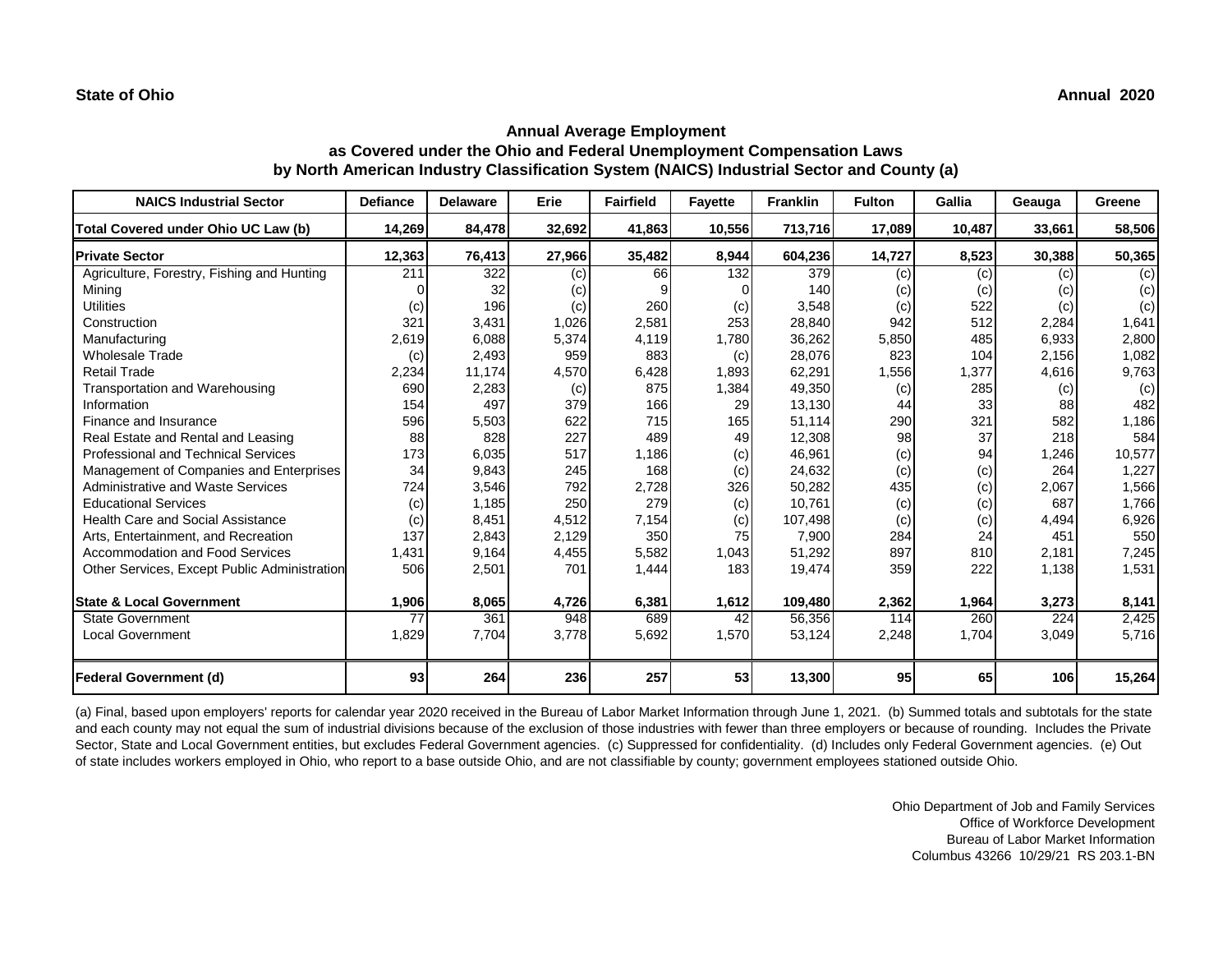| <b>NAICS Industrial Sector</b>               | <b>Guernsey</b> | <b>Hamilton</b> | <b>Hancock</b> | <b>Hardin</b> | <b>Harrison</b> | Henry  | Highland | <b>Hocking</b> | <b>Holmes</b> | Huron           |
|----------------------------------------------|-----------------|-----------------|----------------|---------------|-----------------|--------|----------|----------------|---------------|-----------------|
| Total Covered under Ohio UC Law (b)          | 13,866          | 479,098         | 43,409         | 7,761         | 3,359           | 10,207 | 10,123   | 6,424          | 19,545        | 19,671          |
| <b>Private Sector</b>                        | 11,802          | 436,168         | 40,336         | 6,446         | 2,626           | 8,429  | 7,996    | 4,863          | 18,040        | 17,354          |
| Agriculture, Forestry, Fishing and Hunting   | 34              | 378             | (c)            | (c)           | (c)             | (c)    | 40       | (c)            | 184           | $\overline{c}$  |
| Mining                                       | 340             | 142             | (c)            | (c)           | (c)             | (c)    | 31       | (c)            | 59            | (c)             |
| <b>Utilities</b>                             | 62              | 1,354           | 106            | 50            | (c)             |        | 56       | (c)            | 134           | (c)             |
| Construction                                 | 577             | 22,161          | 1,091          | 143           | 188             | 698    | 377      | 334            | 2,287         | 1,634           |
| Manufacturing                                | 2,651           | 47,383          | 10,944         | 1,680         | 406             | 3,060  | 1.754    | 951            | 7.128         | 5,327           |
| <b>Wholesale Trade</b>                       | 369             | 20,877          | 1,844          | 161           | (c)             | 257    | 247      | 52             | 865           | (c)             |
| <b>Retail Trade</b>                          | 1,473           | 39,705          | 3,943          | 827           | 270             | 997    | 1.757    | 886            | 2,573         | 2,011           |
| Transportation and Warehousing               | 687             | 11,653          | 4,184          | 165           | 211             | 500    | 105      | (c)            | 816           | 1,027           |
| Information                                  | 59              | 8,046           | 236            | 28            | 40              | 87     | 53       | 19             | 88            | 127             |
| Finance and Insurance                        | 362             | 30,891          | 547            | 214           | 52              | 223    | 386      | 114            | 374           | 384             |
| Real Estate and Rental and Leasing           | 71              | 7,515           | 349            | 24            | 95              | 60     | 68       | 159            | 148           | 156             |
| Professional and Technical Services          | 401             | 37,103          | 1,633          | 124           | 68              | 95     | (c)      | (c)            | 338           | (c)             |
| Management of Companies and Enterprises      | (c)             | 24,710          | 2,151          | 0             | (c)             |        | (c)      | (c)            | (c)           | (c)             |
| <b>Administrative and Waste Services</b>     | (c)             | 29,764          | 2,021          | 143           | (c)             | 218    | 372      | 157            | (c)           | 377             |
| <b>Educational Services</b>                  | 47              | 9,806           | 803            | (c)           | $\Omega$        | 36     | 59       | 30             | (c)           | 237             |
| <b>Health Care and Social Assistance</b>     | 2,525           | 86,884          | 5,423          | (c)           | 389             | 1,233  | 1,325    | 639            | (c)           | 2,367           |
| Arts, Entertainment, and Recreation          | 51              | 8,296           | 223            | 54            | 17              | 36     | 60       | 36             | 80            | 90              |
| <b>Accommodation and Food Services</b>       | 1,537           | 36,281          | 3,630          | 640           | 216             | 506    | 911      | 1,090          | 1,299         | 1,573           |
| Other Services, Except Public Administration | 273             | 13,219          | 1,155          | 189           | 141             | 248    | 273      | 182            | 357           | 563             |
|                                              |                 |                 |                |               |                 |        |          |                |               |                 |
| <b>State &amp; Local Government</b>          | 2,064           | 42,930          | 3,073          | 1,315         | 733             | 1,778  | 2,127    | 1,561          | 1,505         | 2,317           |
| <b>State Government</b>                      | 491             | 8,918           | 165            | 37            | 43              | 40     | 87       | 173            | 42            | $\overline{72}$ |
| <b>Local Government</b>                      | 1,573           | 34,012          | 2,908          | 1,278         | 690             | 1,738  | 2,040    | 1,388          | 1,463         | 2,245           |
| Federal Government (d)                       | 117             | 8,593           | 152            | 67            | 49              | 63     | 102      | 50             | 60            | 136             |

(a) Final, based upon employers' reports for calendar year 2020 received in the Bureau of Labor Market Information through June 1, 2021. (b) Summed totals and subtotals for the state and each county may not equal the sum of industrial divisions because of the exclusion of those industries with fewer than three employers or because of rounding. Includes the Private Sector, State and Local Government entities, but excludes Federal Government agencies. (c) Suppressed for confidentiality. (d) Includes only Federal Government agencies. (e) Out of state includes workers employed in Ohio, who report to a base outside Ohio, and are not classifiable by county; government employees stationed outside Ohio.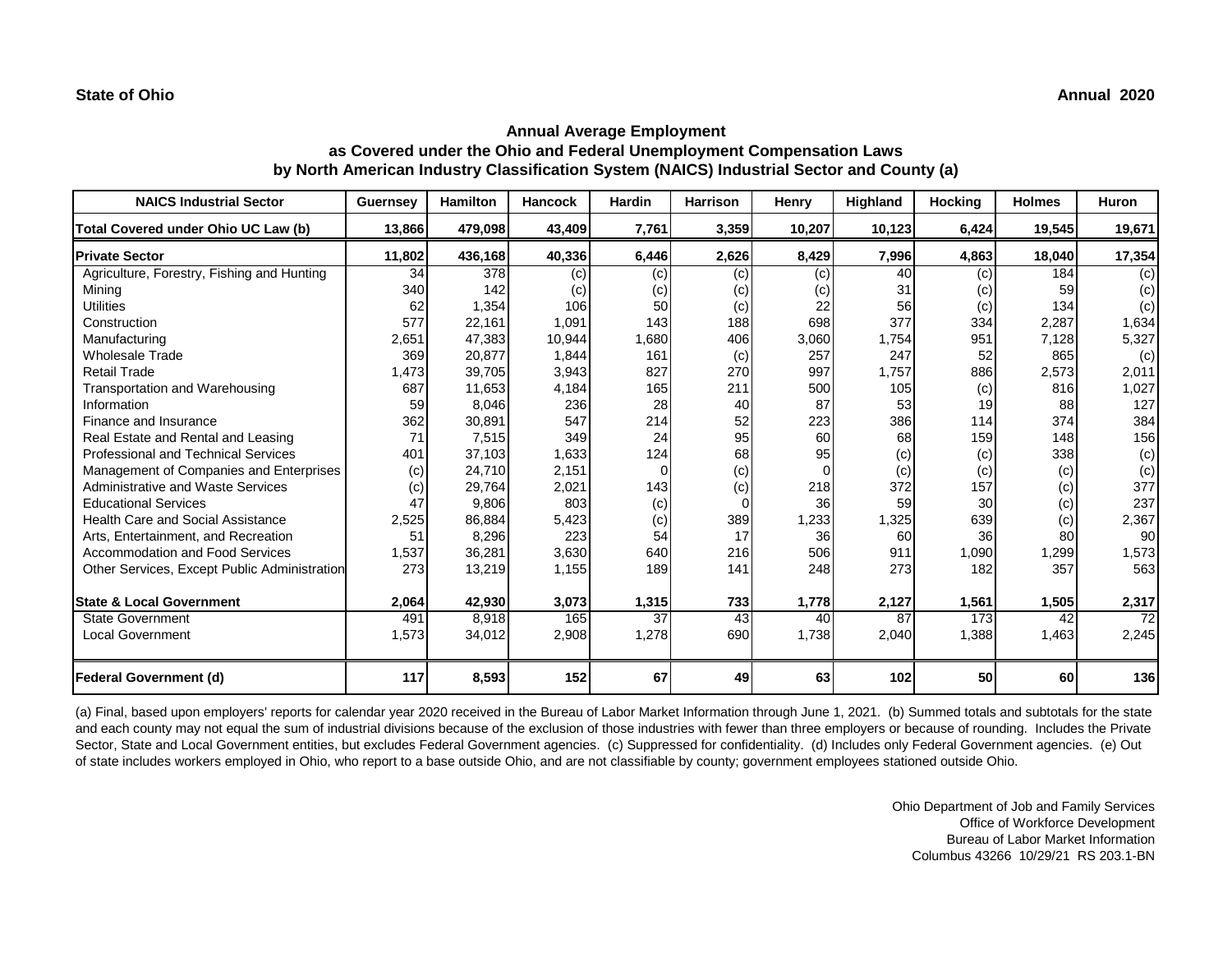#### **State of Ohio Annual 2020**

## **Annual Average Employment as Covered under the Ohio and Federal Unemployment Compensation Laws by North American Industry Classification System (NAICS) Industrial Sector and County (a)**

| <b>NAICS Industrial Sector</b>               | <b>Jackson</b> | <b>Jefferson</b> | Knox   | Lake   | Lawrence   | Licking | Logan  | Lorain | Lucas   | <b>Madison</b>  |
|----------------------------------------------|----------------|------------------|--------|--------|------------|---------|--------|--------|---------|-----------------|
| Total Covered under Ohio UC Law (b)          | 10,018         | 19,577           | 19,062 | 89,873 | 13,068     | 67,850  | 17,702 | 90,838 | 190,176 | 17,496          |
| <b>Private Sector</b>                        | 8,597          | 15,771           | 16,474 | 79,879 | 10,614     | 59,961  | 15,645 | 76,878 | 165,831 | 14,504          |
| Agriculture, Forestry, Fishing and Hunting   | 41             | (c)              | 89     | 807    | (c)        | 870     | (c)    | (c)    | 225     | 235             |
| Mining                                       | 19             | (c)              | 78     | 202    | (c)        | 39      | (c)    | (c)    | 135     | $\Omega$        |
| <b>Utilities</b>                             | 49             | 580              | 45     | 905    | 133        | 227     | 32     | 239    | 380     | <sup>n</sup>    |
| Construction                                 | 584            | 918              | 1,006  | 3,768  | (c)        | 3,068   | 573    | 4,119  | 7,964   | 641             |
| Manufacturing                                | 2,653          | 1,314            | 4,160  | 20,761 | 918        | 6,937   | 4,916  | 15,557 | 24,885  | 3,535           |
| <b>Wholesale Trade</b>                       | 147            | 463              | 460    | 3,226  | 212        | 1,414   | 249    | 3,289  | 6,626   | 307             |
| <b>Retail Trade</b>                          | 1,406          | 2,598            | 2,028  | 11,922 | 1,782      | 7,517   | 1,690  | 12,308 | 21,333  | 1,760           |
| Transportation and Warehousing               | 195            | 1,493            | 218    | 1,140  | 733        | 14,851  | 2,035  | 2,224  | 5,580   | 3,835           |
| Information                                  | 51             | 197              | 97     | 656    | 64         | 217     | 59     | 539    | 1,818   | 20 <sub>l</sub> |
| Finance and Insurance                        | 229            | 309              | 381    | 1,521  | 233        | 2,191   | 268    | 1,493  | 5,134   | 167             |
| Real Estate and Rental and Leasing           | 64             | 215              | 152    | 812    | 152        | 431     | 255    | 764    | 2,186   | 82              |
| <b>Professional and Technical Services</b>   | 118            | (c)              | 356    | 3,169  | 231        | 2,315   | (c)    | 2,225  | 7,524   | 605             |
| Management of Companies and Enterprises      | 35             | (c)              | 105    | 1,299  | 87         | 1,514   | (c)    | 1,171  | 5,532   | $\overline{0}$  |
| <b>Administrative and Waste Services</b>     | 439            | 769              | 817    | 5,110  | <b>780</b> | 3,036   | 883    | 4.907  | 11,778  | 993             |
| <b>Educational Services</b>                  | (c)            | 667              | 1,307  | 1,347  | 87         | 996     | 19     | 2,282  | 3,097   | (c)             |
| <b>Health Care and Social Assistance</b>     | (c)            | 3,847            | 3,019  | 11,079 | 2,952      | 6,664   | 1.776  | 13,289 | 36,196  | (c)             |
| Arts, Entertainment, and Recreation          | 24             | 135              | 111    | 877    | 29         | 661     | 262    | 1,028  | 3,118   | 37              |
| Accommodation and Food Services              | 974            | 1,482            | 1,540  | 8,723  | 1,173      | 4,873   | 1,372  | 8,066  | 17,083  | 1,001           |
| Other Services, Except Public Administration | 176            | 496              | 508    | 2,557  | 277        | 2,143   | 414    | 2,495  | 5,236   | 174             |
| <b>State &amp; Local Government</b>          | 1,421          | 3,806            | 2,588  | 9,994  | 2,454      | 7,889   | 2,057  | 13,960 | 24,345  | 2,992           |
| <b>State Government</b>                      | 132            | 71               | 285    | 79     | 182        | 1,000   | 74     | 1,153  | 6,917   | 1,277           |
| <b>Local Government</b>                      | 1,289          | 3,735            | 2,303  | 9,915  | 2,272      | 6,889   | 1,983  | 12,807 | 17,428  | 1,715           |
| <b>Federal Government (d)</b>                | 78             | 177              | 120    | 430    | 182        | 394     | 122    | 1,116  | 1,886   | 82              |

(a) Final, based upon employers' reports for calendar year 2020 received in the Bureau of Labor Market Information through June 1, 2021. (b) Summed totals and subtotals for the state and each county may not equal the sum of industrial divisions because of the exclusion of those industries with fewer than three employers or because of rounding. Includes the Private Sector, State and Local Government entities, but excludes Federal Government agencies. (c) Suppressed for confidentiality. (d) Includes only Federal Government agencies. (e) Out of state includes workers employed in Ohio, who report to a base outside Ohio, and are not classifiable by county; government employees stationed outside Ohio.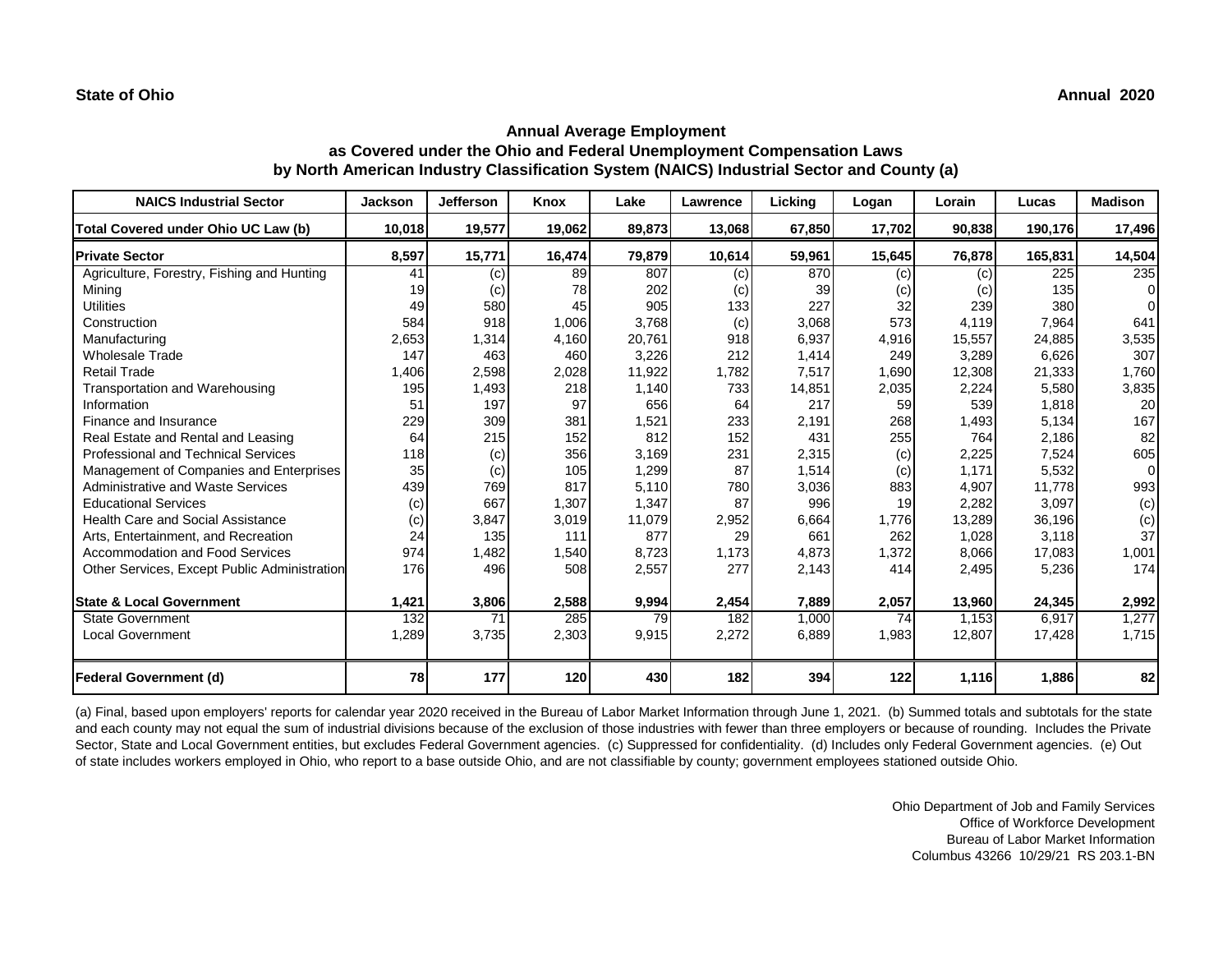| <b>NAICS Industrial Sector</b>               | <b>Mahoning</b> | <b>Marion</b> | <b>Medina</b>   | <b>Meigs</b>    | <b>Mercer</b> | Miami  | <b>Monroe</b> | <b>Montgomery</b> | <b>Morgan</b> | <b>Morrow</b> |
|----------------------------------------------|-----------------|---------------|-----------------|-----------------|---------------|--------|---------------|-------------------|---------------|---------------|
| Total Covered under Ohio UC Law (b)          | 89,407          | 23,195        | 56,665          | 3,454           | 19,384        | 39,168 | 3,056         | 235,626           | 2,511         | 5,113         |
| <b>Private Sector</b>                        | 77,848          | 19,514        | 50,208          | 2,483           | 16,849        | 34,651 | 2,301         | 210,739           | 1,915         | 3,682         |
| Agriculture, Forestry, Fishing and Hunting   | 179             | (c)           | 210             | (c)             | (c)           | 118    | 17            | 232               | 17            | 55            |
| Mining                                       | 129             | (c)           | 13 <sup>l</sup> | (c)             | (c)           | 58     | 104           | 50                | 23            | 12            |
| <b>Utilities</b>                             | 344             | 103           | 59              | 27              | (c)           | (c)    | 45            | 693               | 20            | (c)           |
| Construction                                 | 4,275           | 506           | 3,628           | 227             | 1.119         | 1,833  | 594           | 9.405             | 90            | 398           |
| Manufacturing                                | 8,780           | 5,677         | 8,542           | 150             | 6,152         | 10,421 | 63            | 27,239            | 425           | 793           |
| <b>Wholesale Trade</b>                       | 4,151           | 648           | 3,435           | 42              | (c)           | (c)    | 35            | 8.619             | 282           | 93            |
| <b>Retail Trade</b>                          | 11,312          | 2,620         | 8,015           | 565             | 2,018         | 4,302  | 323           | 23,164            | 264           | 628           |
| Transportation and Warehousing               | 3,208           | 820           | 2,298           | 62              | 1,244         | 2,167  | 250           | 8,814             |               | (c)           |
| Information                                  | 806             | 128           | 262             | 14              | 123           | 81     | 13            | 5.886             | 20            | 12            |
| Finance and Insurance                        | 1,769           | 316           | 1,187           | 115             | 594           | 661    | 99            | 10,789            | 83            | 67            |
| Real Estate and Rental and Leasing           | 858             | 420           | 559             | 71              | 49            | 227    | 38            | 2,945             | 8             | 51            |
| <b>Professional and Technical Services</b>   | 2,634           | 247           | 2,094           | (c)             | 336           | 1,065  | 52            | 12.524            | 35            | (c)           |
| Management of Companies and Enterprises      | 1,119           | 111           | 2,751           | (c)             | (c)           | 574    | $\Omega$      | 3,258             | 0             | (c)           |
| <b>Administrative and Waste Services</b>     | 6,024           | 1,362         | 2,718           | 85              | (c)           | 2,046  | 74            | 14,298            | 40            | 245           |
| <b>Educational Services</b>                  | 583             | 62            | 483             | 17              | (c)           | 238    | (c)           | 5.870             | (c)           | (c)           |
| <b>Health Care and Social Assistance</b>     | 19,179          | 3,965         | 6,290           | 501             | (c)           | 4,233  | (c)           | 49,175            | (c)           | (c)           |
| Arts, Entertainment, and Recreation          | 1,163           | 104           | 844             | (c)             | 91            | 232    |               | 2,208             | (c)           | 65            |
| Accommodation and Food Services              | 8,737           | 1,734         | 5,257           | (c)             | 1,161         | 3,236  | 197           | 19,340            | (c)           | 387           |
| Other Services, Except Public Administration | 2,597           | 533           | 1,567           | 89              | 715           | 1,140  | 80            | 6,230             | 28            | 77            |
| <b>State &amp; Local Government</b>          | 11,559          | 3,681         | 6,457           | 971             | 2,535         | 4,517  | 755           | 24,887            | 596           | 1,431         |
| <b>State Government</b>                      | 2,430           | 691           | 109             | $\overline{36}$ | 161           | 126    | 36            | 1,056             | 63            | 67            |
| <b>Local Government</b>                      | 9,129           | 2,990         | 6,348           | 935             | 2,374         | 4,391  | 719           | 23,831            | 533           | 1,364         |
| <b>Federal Government (d)</b>                | 1,181           | 116           | 385             | 64              | 96            | 203    | 54            | 4,387             | 56            | 49            |

(a) Final, based upon employers' reports for calendar year 2020 received in the Bureau of Labor Market Information through June 1, 2021. (b) Summed totals and subtotals for the state and each county may not equal the sum of industrial divisions because of the exclusion of those industries with fewer than three employers or because of rounding. Includes the Private Sector, State and Local Government entities, but excludes Federal Government agencies. (c) Suppressed for confidentiality. (d) Includes only Federal Government agencies. (e) Out of state includes workers employed in Ohio, who report to a base outside Ohio, and are not classifiable by county; government employees stationed outside Ohio.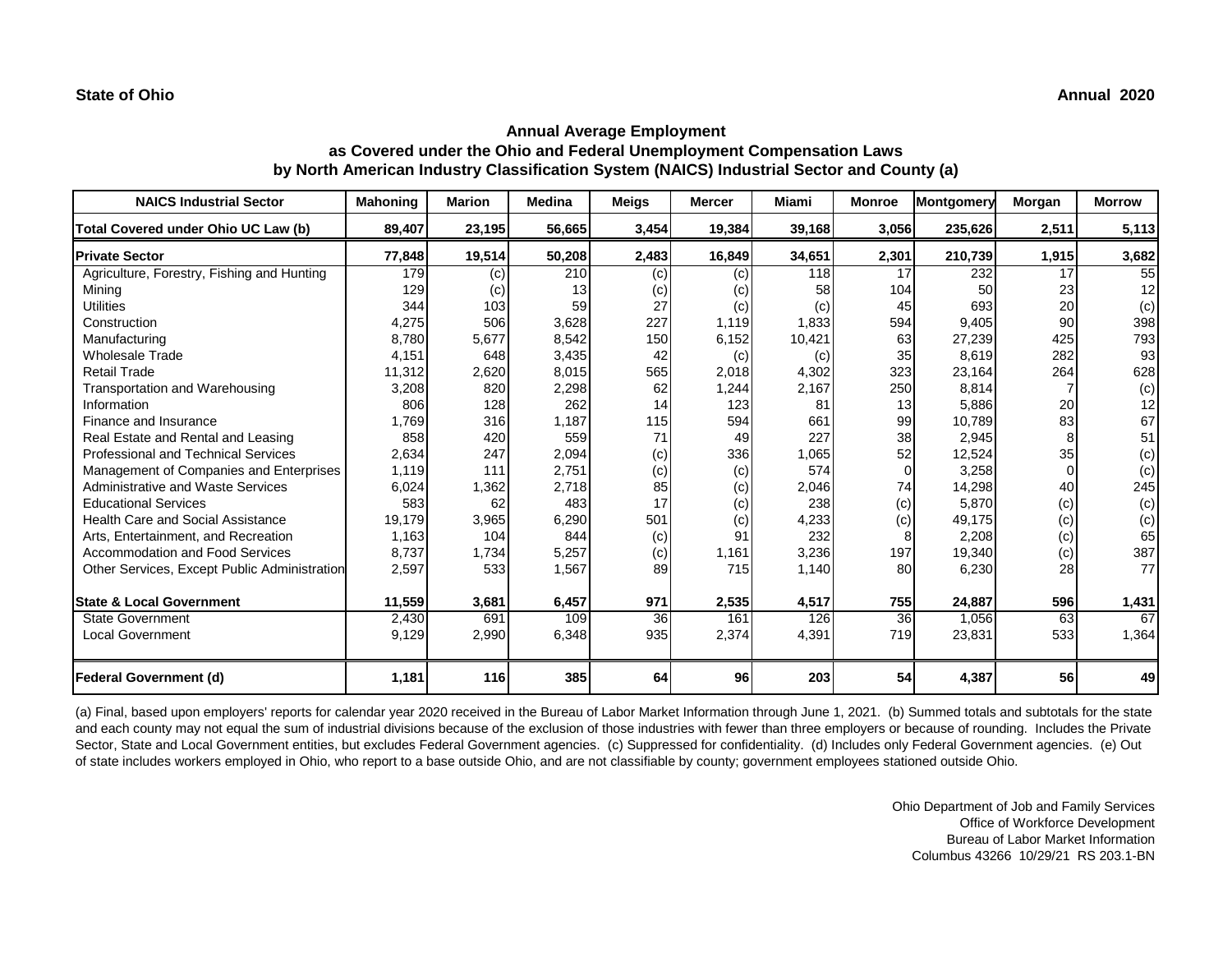| <b>NAICS Industrial Sector</b>               | <b>Muskingum</b> | <b>Noble</b> | <b>Ottawa</b> | Paulding | Perry | Pickaway | <b>Pike</b> | Portage | <b>Preble</b> | Putnam         |
|----------------------------------------------|------------------|--------------|---------------|----------|-------|----------|-------------|---------|---------------|----------------|
| Total Covered under Ohio UC Law (b)          | 32,221           | 2,795        | 12,691        | 4,570    | 5,903 | 13,362   | 9,244       | 51,382  | 10,136        | 11,235         |
| <b>Private Sector</b>                        | 27,498           | 1,844        | 10,709        | 3,584    | 4,454 | 9,969    | 7,933       | 41,251  | 8,499         | 9,700          |
| Agriculture, Forestry, Fishing and Hunting   | 25               |              | 94            | (c)      | 14    | 176      | (c)         | 165     | (c)           | $\overline{c}$ |
| Mining                                       | 956              | 79           | 104           | (c)      | 138   | 29       | (c)         | 201     | (c)           | (c)            |
| <b>Utilities</b>                             | 240              | (c)          | (c)           | (c)      | 24    | 35       | (c)         | (c)     | (c)           | (c)            |
| Construction                                 | 1,080            | 112          | 676           | 151      | 386   | 962      | 341         | 1,976   | 417           | 938            |
| Manufacturing                                | 2,864            | 216          | 1,829         | 1,093    | 810   | 1,989    | 636         | 9,981   | 3,278         | 3,358          |
| <b>Wholesale Trade</b>                       | 780              | (c)          | (c)           | (c)      | 202   | 383      | (c)         | 2,891   | (c)           | 402            |
| <b>Retail Trade</b>                          | 4,855            | 270          | 1,403         | 360      | 737   | 1,486    | 990         | 6,564   | 1,131         | 1,159          |
| Transportation and Warehousing               | 1,943            | 137          | 344           | 269      | 42    | 389      | 620         | (c)     | 406           | (c)            |
| Information                                  | 705              | 16           | 28            | 23       | 12    | 23       | 32          | 358     | 14            | 45             |
| Finance and Insurance                        | 703              | 75           | 274           | 91       | 136   | 265      | 201         | 654     | 195           | 287            |
| Real Estate and Rental and Leasing           | 224              | 5            | 129           | 17       | 16    | 116      | 51          | 492     | 62            | 32             |
| <b>Professional and Technical Services</b>   | 653              | 94           | (c)           | (c)      | 88    | 178      | (c)         | 1.770   | (c)           | 186            |
| Management of Companies and Enterprises      | 118              | (c)          | (c)           | (c)      | 106   | 93       | (c)         | 787     | (c)           | $\Omega$       |
| <b>Administrative and Waste Services</b>     | 960              | (c)          | (c)           | 66       | 205   | 551      | 2,083       | 1,186   | 183           | 360            |
| <b>Educational Services</b>                  | 403              |              | 50            | (c)      | 63    | (c)      | (c)         | 506     | 20            | 131            |
| <b>Health Care and Social Assistance</b>     | 6,477            | 335          | 1,651         | (c)      | 853   | (c)      | (c)         | 5,232   | 1,009         | 1,159          |
| Arts, Entertainment, and Recreation          | 269              | (c)          | 593           | (c)      | 22    | 73       | (c)         | 368     | 19            | 79             |
| Accommodation and Food Services              | 3,139            | (c)          | 1,902         | (c)      | 451   | 1,152    | (c)         | 5,195   | 856           | 795            |
| Other Services, Except Public Administration | 1,104            | 60           | 332           | 70       | 150   | 261      | 143         | 1,418   | 296           | 381            |
|                                              |                  |              |               |          |       |          |             |         |               |                |
| <b>State &amp; Local Government</b>          | 4,723            | 951          | 1,982         | 986      | 1,449 | 3,393    | 1,311       | 10,131  | 1,637         | 1,535          |
| <b>State Government</b>                      | 256              | 470          | 159           | 35       | 41    | 1,374    | 86          | (c)     | 60            | 43             |
| <b>Local Government</b>                      | 4,467            | 481          | 1,823         | 951      | 1,408 | 2,019    | 1,225       | (c)     | 1,577         | 1,492          |
| <b>Federal Government (d)</b>                | 231              | 23           | 270           | 49       | 65    | 103      | 66          | 364     | 79            | 68             |

(a) Final, based upon employers' reports for calendar year 2020 received in the Bureau of Labor Market Information through June 1, 2021. (b) Summed totals and subtotals for the state and each county may not equal the sum of industrial divisions because of the exclusion of those industries with fewer than three employers or because of rounding. Includes the Private Sector, State and Local Government entities, but excludes Federal Government agencies. (c) Suppressed for confidentiality. (d) Includes only Federal Government agencies. (e) Out of state includes workers employed in Ohio, who report to a base outside Ohio, and are not classifiable by county; government employees stationed outside Ohio.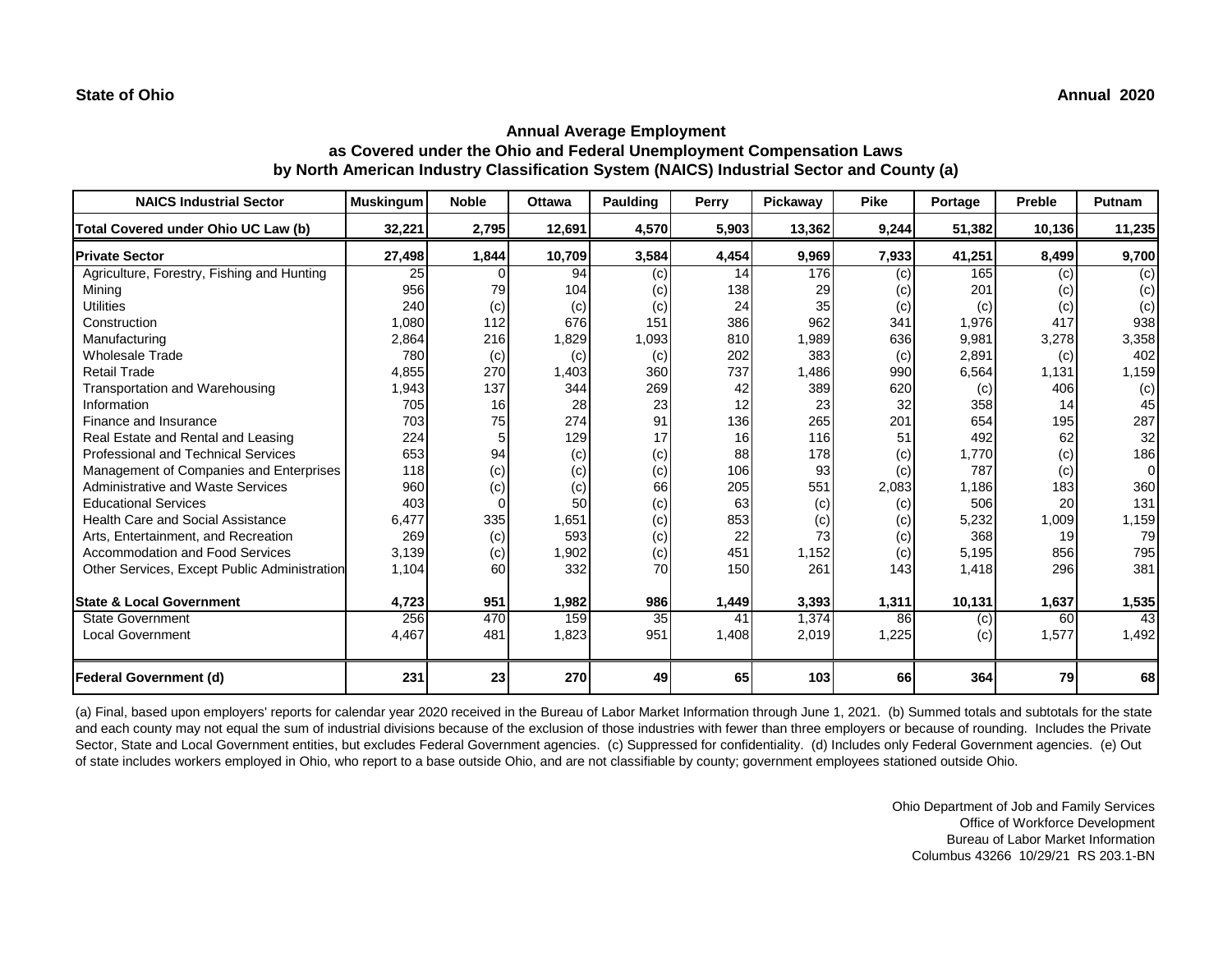#### **State of Ohio Annual 2020**

## **Annual Average Employment as Covered under the Ohio and Federal Unemployment Compensation Laws by North American Industry Classification System (NAICS) Industrial Sector and County (a)**

| <b>NAICS Industrial Sector</b>               | <b>Richland</b> | <b>Ross</b> | <b>Sandusky</b> | <b>Scioto</b> | <b>Seneca</b> | <b>Shelby</b> | <b>Stark</b> | <b>Summit</b> | <b>Trumbull</b> | <b>Tuscarawas</b> |
|----------------------------------------------|-----------------|-------------|-----------------|---------------|---------------|---------------|--------------|---------------|-----------------|-------------------|
| Total Covered under Ohio UC Law (b)          | 45,967          | 26,333      | 23,726          | 22,588        | 18,214        | 25,778        | 148,719      | 249,455       | 57,578          | 34,534            |
| <b>Private Sector</b>                        | 39,367          | 21,700      | 21,128          | 17,789        | 15,728        | 23,539        | 131,554      | 224,616       | 49,286          | 29,914            |
| Agriculture, Forestry, Fishing and Hunting   | (c)             | 90          | (c)             | (c)           | 68            | 155           | 232          | 137           | 110             | 157               |
| Mining                                       | (c)             | 21          | (c)             | (c)           | 152           |               | 301          | 101           | 65              | 846               |
| <b>Utilities</b>                             | 136             | 194         | 48              | 93            | 120           | (c)           | 613          | 1,057         | 146             | 117               |
| Construction                                 | 2,021           | 786         | 923             | 524           | 873           | 1,560         | 7,111        | 11,187        | 2,555           | 1,444             |
| Manufacturing                                | 8,940           | 3,793       | 8,609           | 1,448         | 4,176         | 11,759        | 24,079       | 26,718        | 6,779           | 7,367             |
| <b>Wholesale Trade</b>                       | 1,485           | 551         | 534             | 403           | 667           | 1,124         | 5,662        | 12,404        | 2,026           | 1,076             |
| <b>Retail Trade</b>                          | 6,140           | 3,610       | 2,392           | 2,844         | 2,115         | 1,883         | 18,085       | 27,994        | 9,263           | 4,215             |
| Transportation and Warehousing               | 1,357           | 1,088       | 714             | 525           | 483           | (c)           | 3,289        | 11,677        | 2,060           | 774               |
| Information                                  | 392             | 166         | 103             | 114           | 139           | 83            | 1,235        | 3,964         | 295             | 187               |
| Finance and Insurance                        | 985             | 515         | 493             | 371           | 407           | 305           | 5,085        | 9,763         | 1,254           | 755               |
| Real Estate and Rental and Leasing           | 292             | 152         | 292             | 224           | 54            | 90            | 1,381        | 2,737         | 836             | 341               |
| <b>Professional and Technical Services</b>   | 796             | 305         | 347             | 493           | 309           | 332           | 4,694        | 13,026        | 931             | 961               |
| Management of Companies and Enterprises      | 74              | 150         | 222             | 94            | 98            |               | 1,681        | 12,980        | 528             | 155               |
| Administrative and Waste Services            | 3,033           | 1,041       | 841             | 463           | 498           | 1,249         | 7,913        | 14,572        | 3,757           | 1,963             |
| <b>Educational Services</b>                  | 528             | (c)         | (c)             | 143           | 754           | 132           | 2,642        | 3.317         | 418             | 183               |
| <b>Health Care and Social Assistance</b>     | 7,067           | (c)         | (c)             | 7,244         | 2,303         | 1,750         | 26,733       | 43.407        | 9,507           | 4,770             |
| Arts, Entertainment, and Recreation          | 538             | 112         | 199             | 44            | 86            | 97            | 1,643        | 3,366         | 539             | 289               |
| Accommodation and Food Services              | 4,296           | 2,662       | 1,748           | 2,254         | 1,904         | 1,313         | 14,224       | 18,958        | 6,259           | 3,369             |
| Other Services, Except Public Administration | 1,176           | 448         | 604             | 473           | 523           | 674           | 4,951        | 7,253         | 1,959           | 947               |
| <b>State &amp; Local Government</b>          | 6,600           | 4,633       | 2,598           | 4,799         | 2,486         | 2,239         | 17,165       | 24,839        | 8,292           | 4,620             |
| <b>State Government</b>                      | 1,430           | 1,557       | 95              | 1,586         | 297           | 185           | 1,292        | 3,796         | 706             | 471               |
| <b>Local Government</b>                      | 5,170           | 3,076       | 2,503           | 3,213         | 2,189         | 2,054         | 15,873       | 21,043        | 7,586           | 4,149             |
| <b>Federal Government (d)</b>                | 635             | 1,631       | 118             | 186           | 122           | 76            | 968          | 2,003         | 504             | 261               |

(a) Final, based upon employers' reports for calendar year 2020 received in the Bureau of Labor Market Information through June 1, 2021. (b) Summed totals and subtotals for the state and each county may not equal the sum of industrial divisions because of the exclusion of those industries with fewer than three employers or because of rounding. Includes the Private Sector, State and Local Government entities, but excludes Federal Government agencies. (c) Suppressed for confidentiality. (d) Includes only Federal Government agencies. (e) Out of state includes workers employed in Ohio, who report to a base outside Ohio, and are not classifiable by county; government employees stationed outside Ohio.